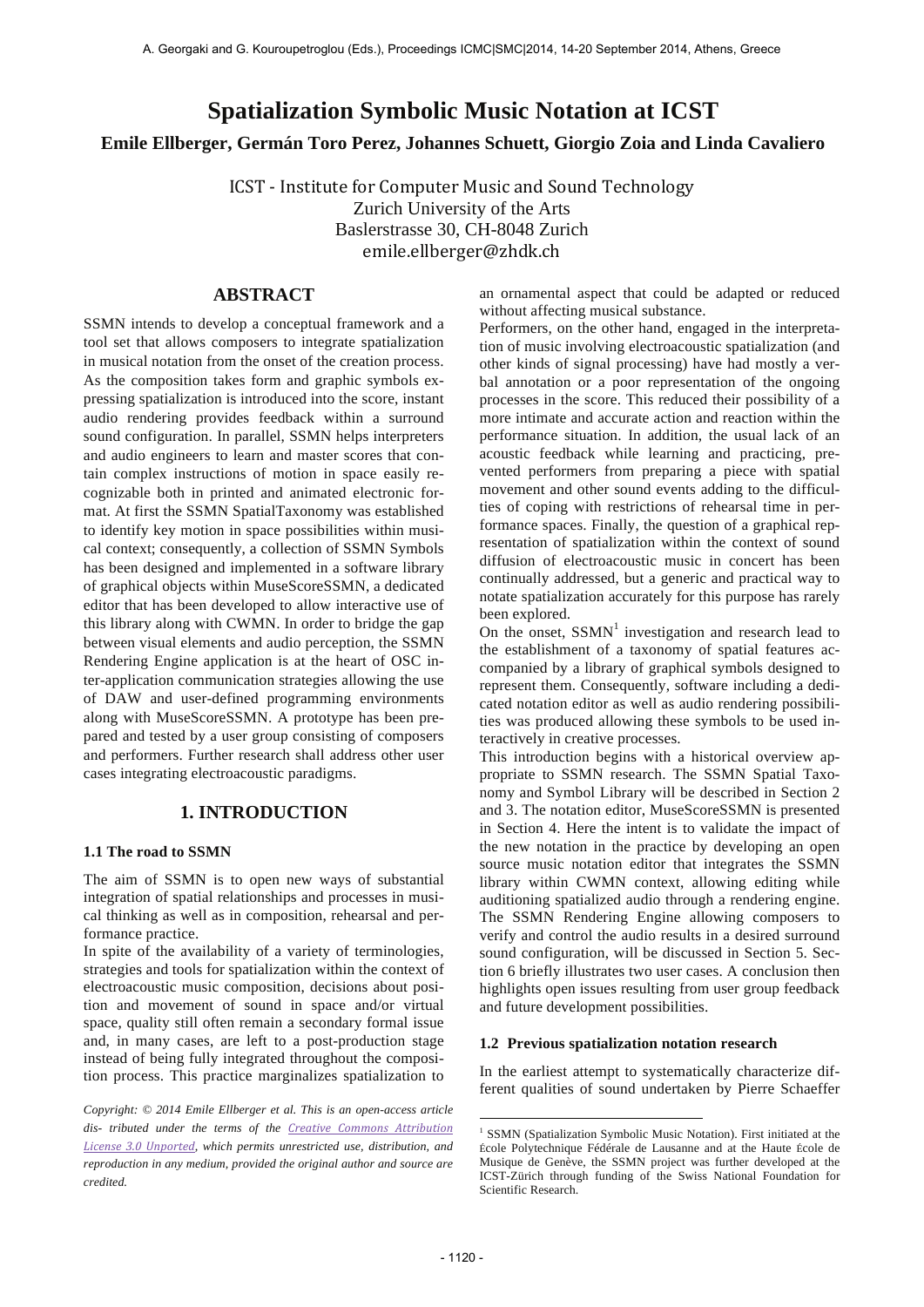in his *Traité des Objets Musicaux* (Schaeffer 1966) some basic concepts related to spatial aspects like *spatialisation* and *cinématique spatiale* were first presented without further developing a spatial typology and morphology. A thoroughly revision of Schaeffer's theoretical work was done by Lasse Thoresen, who introduced a symbolic representation to Schaeffer's typology starting with a minimal representation of sound attributes and arriving to an expanded set of symbols (Thoresen  $2007$ )<sup>2</sup>.

The concept of *spatiomorphology,* as part of a more general *spectromorphology,* was introduced by Denis Smalley as an attempt to define a grammar of localization (Smalley 1997). This takes into account different listening situations, real and virtual acoustic scenarios and individual perception. A first definition of different *spaces* (*internal, external, composed, listening*) is further differentiated introducing sets of *variants, characteristic paths* and *spatial settings*. The same author suggests later a framework for investigation of spatial relationships focusing on the auditors perspective. He highlights the idea of *space-form and* includes a glossary (Smalley 2007).

Bertrand Merlier (Merlier 2008) did a survey on the vocabulary of spatialization considering different kinds of language (artistic, scientific, aesthetic), disciplines (composition, acoustics, psychoacoustics, informatics, musicology) and different perspectives (theory and practice), without any specific technical or aesthetic preference.

The research done at MIM (Laboratoire Musique et Informatique de Marseille) on Temporal Semiotic Units (Unités Sémiotiques Temporelles)*,* identifying 19 different temporal forms that seem to be present in every kind of music is specially relevant for the definition of spatial movement in time (Delalande et al 1996), (Favory 2007).

Various attempts have been done in the last years to define appropriate methods to represent electroacoustic music graphically for analysis and performance purposes. Pierre Coupri discusses the problem of graphical representation starting from a distinction between icons and symbols (Coupri 2004). Based on experience accumulated at GRM Évelyne Gayou critically presents transcription and analysis of electroacoustic music (Gayou 2006). Kevin Patton proposes a *Morphological Notation*  based on Smalley's *Spectromorphology* focusing on interaction between instruments and electronics (Patton 2007). The composer Ricardo Climent displays his classification of sound spectrum notation (Climent 2008) in his composition *Acute* and explains his *notated methodology.*  Ongoing research in sound projection at the University of Illinois includes also strategies of notation of spatialization for performance purpose (Wyatt 2010).

## **2. SSMN SPATIAL TAXONOMY**

The SSMN Spatial Taxonomy is an open-ended systematic representation of all musical relevant features of sound spatiality. It is intended as a basis for symbolic representation possibilities within a musical notation con-

 $\overline{a}$ 

text for composition and performance purposes. This taxonomy is primarily intended as being generic and universal.

The basic units of the SSMN spatial taxonomy are called *descriptors*. There are two kinds of descriptors: room descriptors and descriptors of sound sources. Descriptors can be simple or compound and are assumed to be perceptually relevant although definitive perception is dependent on the interaction between the actual sound and the actual spatial configuration. Although descriptors are primarily defined in structural (geometrical, mathematical, acoustical) terms, they have been conceived in view of musical practice.

Simple descriptors are the basic atoms of the SSMN spatial taxonomy. They are able to denote all single primary features relevant to sound spatiality and can be represented as symbols. Compound descriptors are arrays of simple descriptors. They are used to represent more complex spatial configurations and processes (e.g. patterns, figures, motives, etc.) and can equally be represented as symbols. Descriptors can have several properties that are finally defined through numeric parameters and flags (e.g. the descriptor *Position of loudspeakers* can have the properties *internal* or *external* and *fix* or *variable*).

*Structural operations* such as *repetition, mirror* and *random* as well as *behavioral interactions* such as *imitation, attraction* and *repulsion* (Dodge 2008) can be used to transform elements previously defined using descriptors or to generate new elements (see table1). Global operations such as *scaling*, *sequencing* and *superposing* can be used to generate relationships between complex unities while *cross–domain interactions* such as *synchronization* and *delay* can be used to rule relationships between different media.

| Operations (transformation or generation of new trajectories<br>from preexistent single or compound trajectories) |                            |
|-------------------------------------------------------------------------------------------------------------------|----------------------------|
| Structural operations: Operations on single trajectories                                                          |                            |
| Repetition                                                                                                        | Segmentation and mute      |
| Scaling (change of one or                                                                                         | (discontinuity)            |
| more parameters, e.g. aug-                                                                                        | Modulation (changing peri- |
| mentation, diminution,                                                                                            | odically one or more pa-   |
| speeding up or down, etc.)                                                                                        | rameters)                  |
| Dislocation (shift $\Delta x$ , $\Delta y$ , $\Delta z$ )                                                         | Progression (changing dy-  |
| Rotation $(x, y, z)$                                                                                              | namically one or more pa-  |
| Mirror $(x, y, z)$                                                                                                | rameters. E.g. accelera-   |
| Crab (reverse direction)                                                                                          | tion)                      |
| Mirror/crab                                                                                                       | Random (changing ran-      |
|                                                                                                                   | domly one or more pa-      |
|                                                                                                                   | rameters)                  |

**Table 1**. SSMN Taxonomy Structural operations.

Although the taxonomy classifies and describes sound in a three-dimensional space, some objects and symbols, for practical reasons (rendering, standard formats, etc.), are represented in two dimensions. This is specified using 2D/3D flags. Since this taxonomy contains a very systematic vocabulary it proves to be useful for other research projects related to 3D Audio currently under development at the ICST.

To assure the validity of concepts within this taxonomy, the SSMN research team has undertaken the task of test-

<sup>2</sup> Thoresen's symbols do not explicitly represent spatial aspects but are concerned with spectral movement including gait, velocity and duration. Also see observations by Austin 2004, Assayag Agon et al. 1997, Heikinheimo 1972, Harley 1993, Malausséna 2009, Smalley 2007.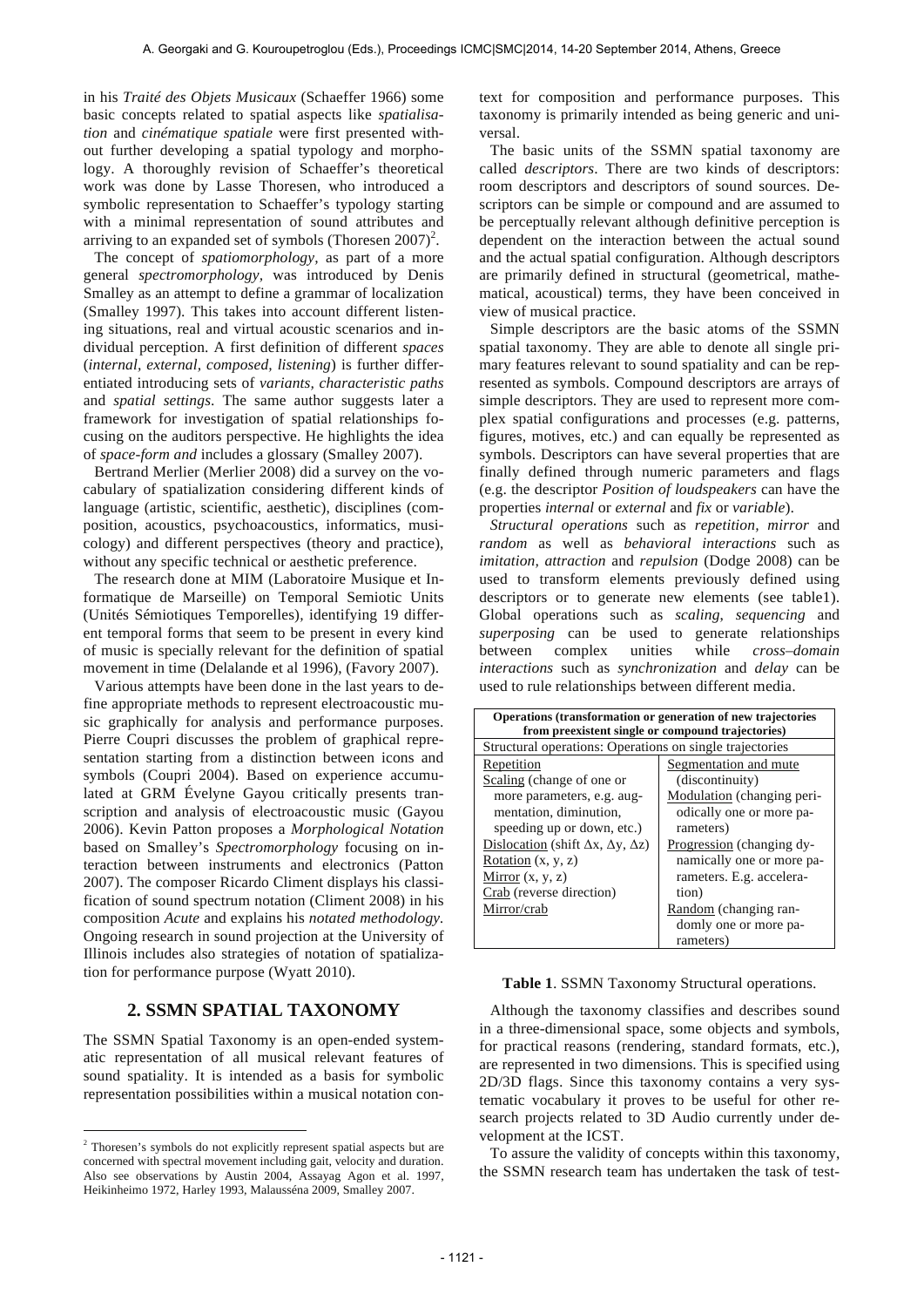ing perception of sound spatiality elements both in 2D and 3D mode, with key questions being e.g. what can be perceived or not, and under which conditions.

## **3. DESIGN OF SSMN SYMBOLS**

#### **3.1 Requirements**

In accordance with the SSMN spatial taxonomy requirements, a basic set of symbols was established, designed, periodically tested by the R&D team as well as participating composers, and improved in subsequent design loops. Additional criteria resulted from the need for clarity, legibility and rapid recognition. In this regard, the choice between *symbolic* or *descriptive* paradigms became particularly relevant. Ultimately, the SSMN symbol set has become a synthesis of both approaches (see fig.1).

#### **3.2 The Symbol Set**

In order to facilitate the use of the SSMN symbols and their introduction into the musical score five categories of symbols were defined:

– Physical space characteristics of the performance area, e.g. geometrical form, size, reverberance, inside/outside;

– Initial physical placements of performers, microphones, loud speakers and objects;

– Localization of sound sources, e.g. acoustic and projected audio<sup>3</sup>;

– Trajectories and/or displacement of sound sources, microphones, loud speakers, and objects whether individually, in groups or more complex configurations, e.g. sound clouds, planes, surfaces;

– Inter-application communication possibilities, and protocols, i.e. OSC and MIDI, shown as icons as well as integration with external programming environments.



**Figure 1**. Extract of SSMN symbols set

## **4. MUSESCORESSMN**

#### **4.1 Requirements**

 $\overline{a}$ 

The choice of MuseScore as notation editor for the SSMN project was based on the criteria of Open Source software with a large active community involved in its development. As MuseScore 1.0 provides a usable set of functions to draw symbols onto the screen, to print them and to provide MIDI-feedback but does not have OSC functionality a SSMN dedicated version was branched ('MuseScoreSSMN') from MuseScore 2.0, which allows OSC communication of all parameters and values of the

symbols to be transmitted to target software within the tool set and equally receive data for control (on/off/play/pause).

#### **4.2 MuseScoreSSMN Features**

In MuseScoreSSMN symbols are organized into various palettes according to SSMN categories and classes as well as 2D/3D versions, i.e. *room*, *trajectories*, *position*, *modifiers*, *OSC & Adjuncts*, *Performer*, *Microphone*, and *Loudspeaker*. The user selects the desired symbol and drags it to the appropriate note or rest in the score.

Once a symbol is placed in the score, an inspector window displays user-defined parameters and flags specific to each type of symbol, i.e. *start/end points, start/end radius, direction, number of reiterations, acceleration, amplitude, frequency, yaw, tilt*, etc., with choices of x/y/z or a/e/d coordinates. The actual trajectory designed by the user can be viewed as well (see fig.2).



**Figure 2**. MuseScoreSSMN Inspector window & Radar

A 2D/3D radar view displays the activity of the spatial movements from a selected note to another, or over a section of the score. MuseScore 2.0 makes it convenient to obtain visual and audio feedback within the SSMN tool set as it offers I/O possibilities that include Jack-Server connections, MIDI data flow, and OSC port transmission. This is discussed in the next section.

The user commonly places SSMN symbols on any instrumental staff; nonetheless, a dedicated *SSMN Staff* can be utilized to transmit spatialization data as well as OSC messages to any software with OSC functionality independent of notation (see fig.3).



**Figure 3**. MuseScoreSSMN example with CWMN SSMN symbols, OSC data (text) and trajectory shown on 'Radar'.

Several templates have been designed to facilitate formatting various score-types. As the MuseScore application offers the possibility of exporting scores in numerous formats that allow inclusion of SSMN graphics, i.e. SVG and PDF, the SSMN team is addressing the issue of declarations to be included in the MusicXML file format (Bellini 2001, Peters 2013).

<sup>3</sup> Acoustic audio refers to the natural sound of instruments whereas projected audio refers to sounds coming from loudspeakers.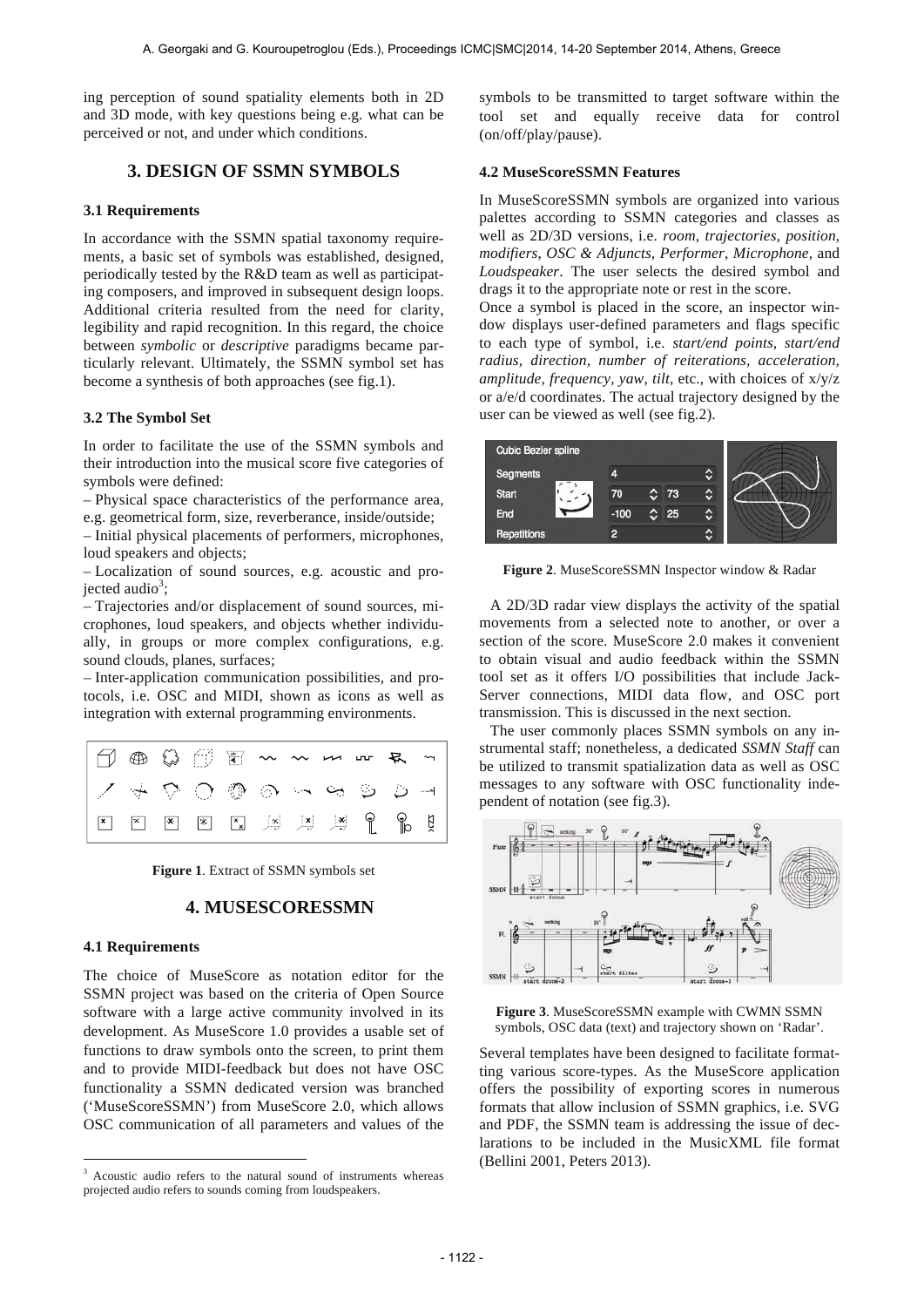## **5. SSMN RENDERING ENGINE**

#### **5.1 Requirements**

Compatible with the Open Source Initiative for standardized Max/MSP Module, the SSMN Rendering Engine has been engineered to allow real-time spatialized audio rendering and visual feedback for all SSMN activity. The prime requirement is the capability of inter-connecting all software that implements OSC support, for instance the notation editor and the rendering environment.

Along with the JACK Audio Connection Kit encompassing MIDI functionalities, the user has the ability of hearing his results in various audio output formats and speaker set-ups, within multiple software configurations and enhancement possibilities, i.e. MuseScoreSSMN, DAWs, AUAmbi plug-in<sup>4</sup>, programming environments, effects, multi-canal streaming, etc. (see fig.4).



**Figure 4**. SSMN Flow Chart

#### **5.2 SSMN Rendering Engine Primary Functionality Components**

The SSMN Rendering Engine was structured so as to facilitate the organization of the flow and monitoring of data as well as its storage as required by the user.

– *OSC routing*: choice of connections allowing OSC data flow over UDP ports, i.e. synchronized trigger and play/pause/continue/stop messages between Muse-ScoreSSMN, DAW, sample players and AUAmbi plugin.

– *Spatialization formats*: as the engine encodes and decodes in the Ambisonic B-Format, the user can select various format transformation options, i.e. 5.1, binaural, stereo.

– *Speaker set-ups*: The user determines speaker configuration, e.g. number of speakers, placement of speakers, 2D/3D.

– *Distance*: The user designs distance characteristics on a GUI to determine the slope of sweet point presence to external perimeter.

– *Effects*: reverb, air absorption, and Doppler effect.– *Record/playback*: All audio activity can be saved and

 $\overline{a}$ 

reopened in common audio file formats, including B-Format.

– *Virtual MIDI*: Instrument sonification capability using an optional midi player.

– *2D/3D radar*: The visual feedback as provided by the ICST Ambisonic monitor (aed/xyz and multispeaker level display) is of primary importance as it allows the user to monitor single or multiple trajectories and sound placements in real time. – *AUAmbi plug-in*: this AU plug-in allows communication with standard Digital Audio Workstations that have AU implementation, e.g. Digital Performer, Logic audio, etc., thus expanding inter-application spatialization.



**Figure 5**. SSMN Rendering Engine Overview and 3D 'Radar'

In order to facilitate overall OSC control, a set of descriptions were created that would allow multiple crossapplication communication, also adaptable to other protocol context such as SpatDIF and MusicXML (see table 2).

| ssmn osc description                                     |         |
|----------------------------------------------------------|---------|
| <b>MuseScoreSSMN Transport Control:: (receives:5282)</b> |         |
| /play                                                    | /goto   |
| /stop                                                    | /tempo  |
| $/$ next                                                 | /volume |
| /next-measure                                            | $/$ pan |
| /select-measure                                          | $etc.$  |
| MuseScoreSSMN::spatializationSymbols::(send:5013)        |         |
| $/$ aed ifffi                                            |         |
| MuseScoreSSMN::oscMessage:: (send:5012)                  |         |
| /any("s")                                                |         |

**Table 2**. Extract of SSMN OSC description set

# **6. CASE STUDY**

#### **6.1 Urwerk**

A case study of a film score *Urwerk* prepared by composer Vincent Gillioz revealed the interest of combining instrumental notation with 3D spatialization effects to be integrated into 3D cinema. Here the score for 9 instruments and electronics was originally notated in a popular score editor. Initially the composer created his personal graphical symbols and spatialization annotations, but

<sup>&</sup>lt;sup>4</sup> The AUAmbi plug-in (2012) was created by SSMN programmer Kaspar Mösinger.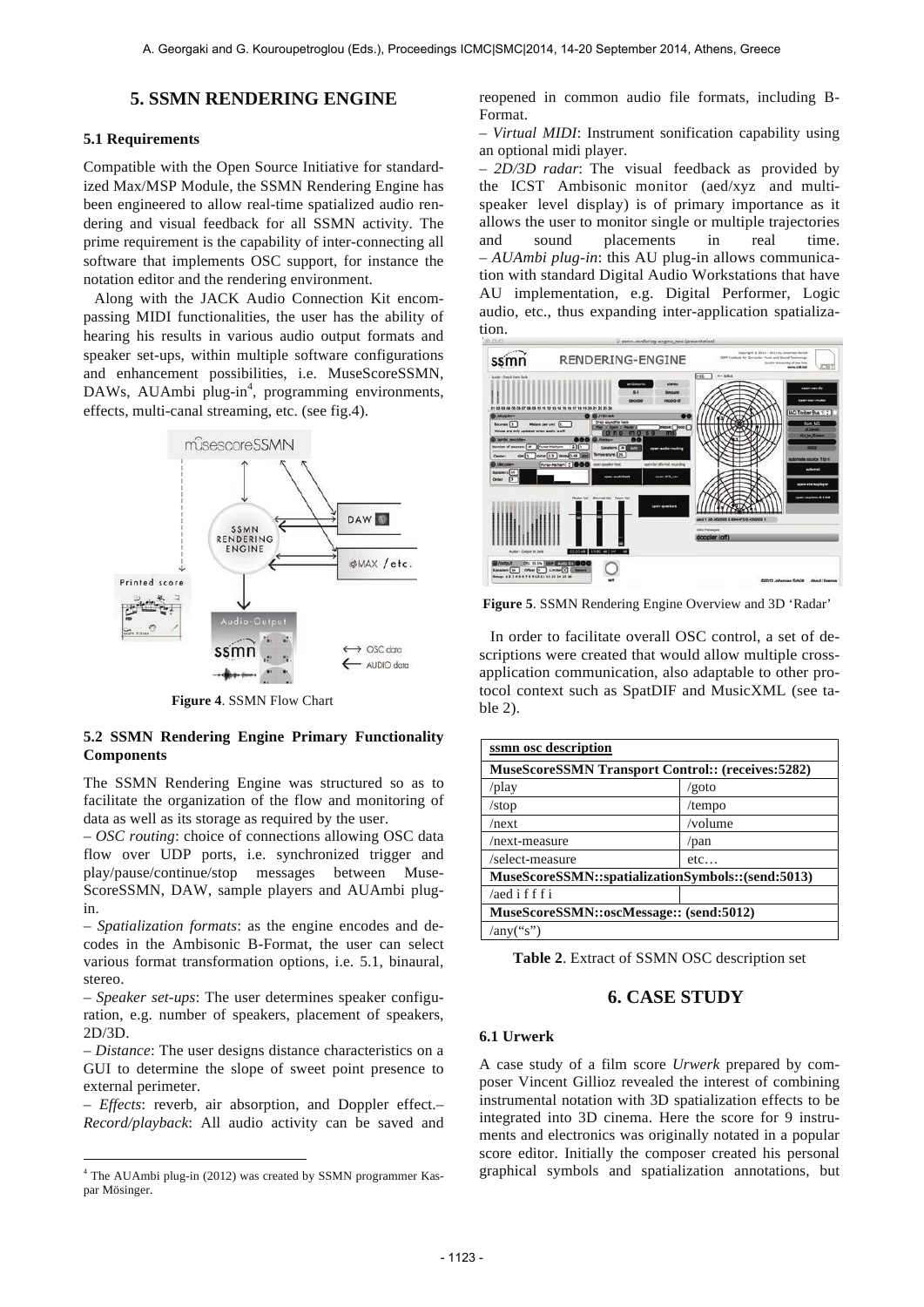without the possibility of hearing more than a stereo version. Consequently, after exporting his score in MusicXML format (notation only), he then imported it into MuseScoreSSMN where he then placed the SSMN spatialization symbols (see fig.6). Ultimately, the composition along with the animated movie and accompanying audio files were rendered onto an Ambisonic speaker system. Having been able to audition the impact of the sound motion, Gillioz could now edit and modify various parameters of SSMN symbols to his taste and allow for more coherent musical effects.



Figure 6. *Urwerk* in MuseScore SSMN, p.25-26.

#### **6.2 SSMN Applied to Choreography.**

*Choreo* was a case study demonstrating advantages using SSMN within rehearsal situations. A choreographer, Melissa Ellberger-Meyer, trained performers holding loudspeakers to move along trajectories in a hall. Sound files projected from the portable loudspeakers accompanied the body movements. The printed MuseScoreSSMN greatly facilitated the learning process prior to an actual public presentation (see fig. 7).



**Figure 7.** *Choreo* trajectory score

## **7. CONCLUSION**

At this stage of the "work-in-progress" of  $SSMN^5$ , its basic workflow is optimized for the user case in which

 $\overline{a}$ 

notation for instrumental music (often incorporating live electronics) is introduced into a music editor and spatialized audio rendering is a requirement. Other user cases include the additional use of audio files managed within DAW software.

With SSMN, communication between the target users is simplified due to the fact that the symbols are common to various types of outputs (score, cue sheet, sound design and video editors) and the associated rendering parameters can be freely edited in available and possibly future tools. They can be creatively used in remastering situations, 3D cinema (with a great need for encapsulating height information into surround systems), surround radio broadcasting, theater productions, choreography notation (Mirzabekiantz 2000), artistic multi-media and interactive installations, surround CD, DVD and Blu-Ray market, game design and in medical applications linked to aural research. Consequently, further research is being concentrated in the areas of symbol design optimization, MusicXML declarations, encapsulation of the tool set, web integration, and plug-in implementation.

To date, the SSMN user group provided inestimable feedback. Questions that were continuously taken into account concerned the type of strategies adopted, their usefulness, the choice of symbols, the clarity and speed of recognition, the flexibility offered by the tool set and overall user friendliness. Performers and audio engineers noted that they found useful features that allowed them to consult both a printed version of the score containing the SSMN symbols as well as its electronic version allowing rendering the symbols in an active timeline.

At this time, results of the SSMN project have been incorporated into the composition curriculum at the Zurich University of the Arts and have been presented at the Haute École de Musique of Geneva. The potential of the prototype was also tested with choreographers and their composers at Tanzhaus Zurich.

Further aspects are also being addressed such as the integration within the MusicXML protocol and SpatDIF compatibility (Peters, Lossius and Schacher 2013). The actual experience with the composers, interpreters and composition students has shown that they have experienced increased awareness of spatialization possibilities within their own creation process and developed an augmented spatial listening acuity. Thus it is expected that the SSMN project will contribute to generating a sustainable impact on creative processes involving threedimensional spatialization.

#### **Acknowledgments**

The SSMN research team is grateful for the assistance and support offered by the Swiss National Foundation for Scientific Research, the members of Institute for Computer music and Sound Technology – Zurich University of the Arts, the Computer Music division of the Haute École de Musique of Geneva, composers Vincent Gillioz, Mathias Aubert, Adam Maor and participants of SSMN courses.

<sup>&</sup>lt;sup>5</sup> The SSMN R&D blog maintains updated information and documentation. http://blog.zhdk.ch/ssmn/